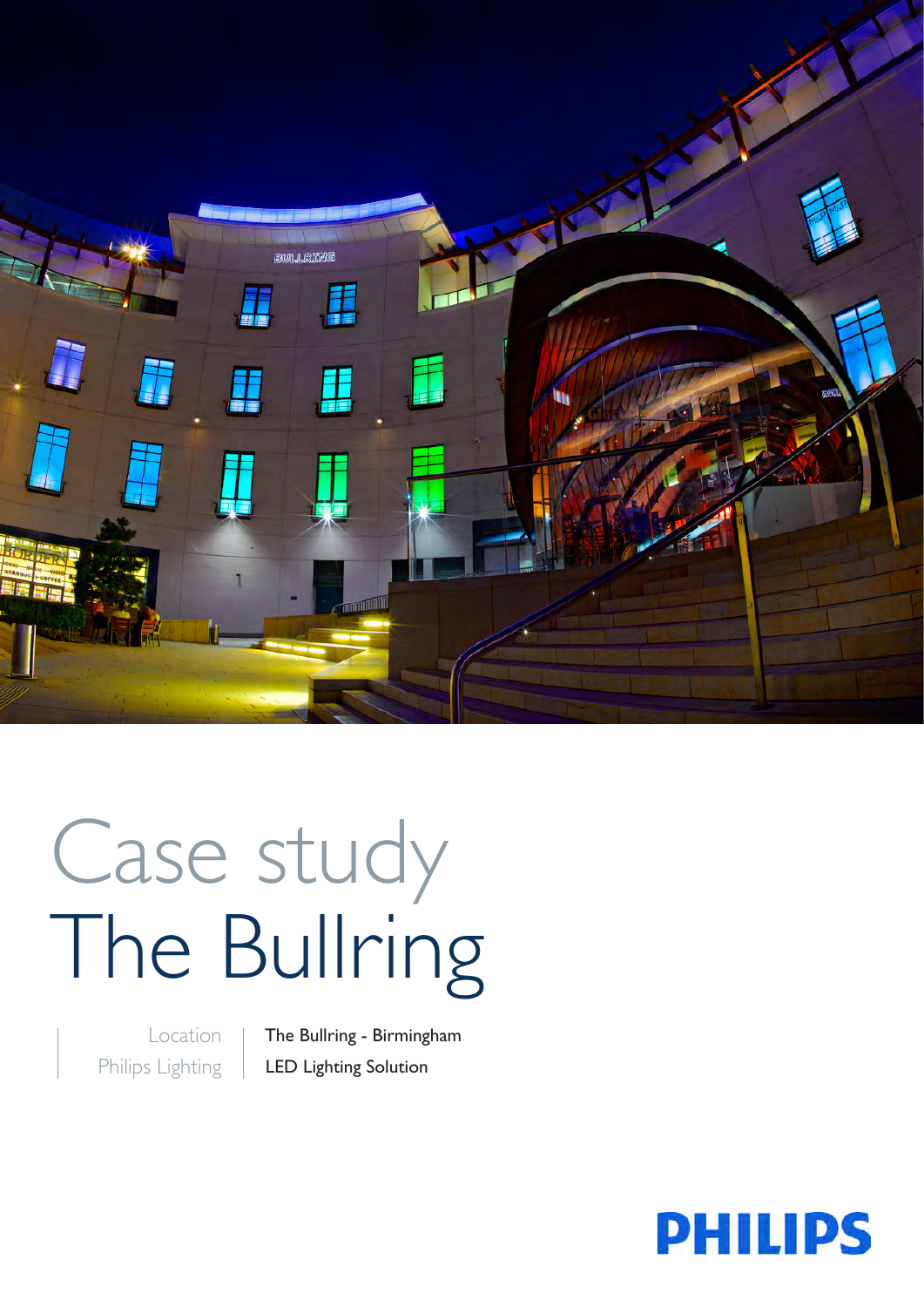

The Bullring is synonymous with the city centre attracting some 40 million visitors each year. This leading retail venue has been awarded many accolades for its appeal as one of the most exciting shopping destinations anywhere in Europe!

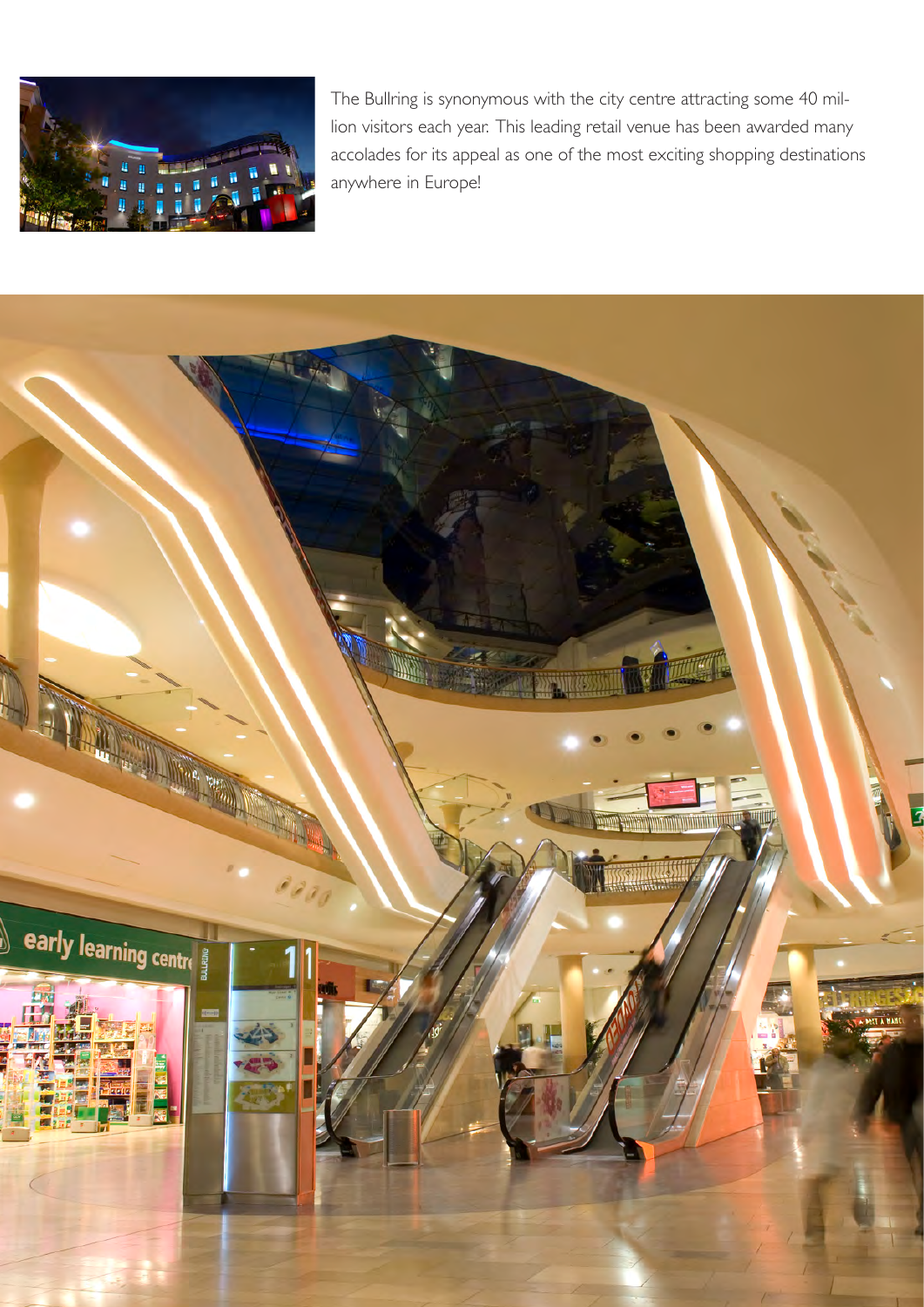# The Bullring switches to state-of-the-art LED energy efficient lighting solution



#### Fast Facts

#### Location

Birmingham Installed Lighting System eW® Cover Powercore RGB iColor Cove QL LED City Wing Project in Partnership with The Bullring **Weblight** Mitie Philips

## **Background**

5 years on from it's reopening The Bullring was keen to review the decorative lighting scheme. As Tim Walley the Managing Director of the Bullring explains, "The Bullring is now once again the centrepiece of the city and as such we wanted to ensure that it remains so. We had 2 main criteria when selecting the new lighting design. Firstly, it had to support the Bullring's image and secondly, but equally importantly, it had to be sustainable as well."

#### Solution

The Bullring has now replaced the old cold cathode lighting system with Philips eW® Cove Powercore which delivers a high quality white light and has been specifically designed for interior alcoves and atriums. Here, the eW® Cove Powercore modules were primarily used to illuminate the areas around the main escalators and lifts as well as decorative shaped facets into the ceiling voids of the main walkways.

#### **Benefits**

Switching to this new LED technology will deliver an 85% reduction in energy needed to illuminate the centre which equates to an estimated £34,000 savings in running costs per annum. This equates to some 251 tonnes of CO2 emissions, which will be saved annually - the equivalent of 1241 hot air balloons! Maintenance costs can also be dramatically reduced since LEDs have an extremely long life of approximately 50,000 hours.

In addition to the impressive energy savings, the new LED solution brings a whole host of creative lighting displays which visitors can enjoy. The Bullring prides itself on having a busy calendar of events to make the

shopping experience even more entertaining. LEDs come into their own allowing ultimate flexibility via different scenes and colour changing effects such as wall washing, grazing or spot lighting. Their vibrant colour changing palette can be tailored to suit the occasion or controlled to provide subtle changes in ambience from a bright early morning light to the warmer, softer atmosphere of an evening setting.

## Dynamic Displays

Approaching the main entrances to the Bullring, cutting edge LED City Wing street lighting luminaries have been installed. Their sleek design complements the mix of historic and contemporary architecture which sits comfortably side by side. Nestled between these buildings, St Martins Square plays host to numerous festivities throughout the year. Here, LEDs continue to add to the sense of theatre. Positioned within the window boxes and fountains, colour changing modules provide an eye catching backdrop to the many events held in the pedestrian quarter.

This flexibility was clearly a major consideration when specifying the decorative lighting scheme. As Tim Walley comments, "Selecting LEDs has enabled us to enhance the Bullring's aesthetics and visual impact. We are extremely proud that it has become the largest retail destination in the West Midlands. In addition to the Bullring's excellent retail mix we can now offer a spectacular night time vibrancy brought about by the exciting light shows that we can create – and all this has been achieved without compromise to our environmental responsibility."